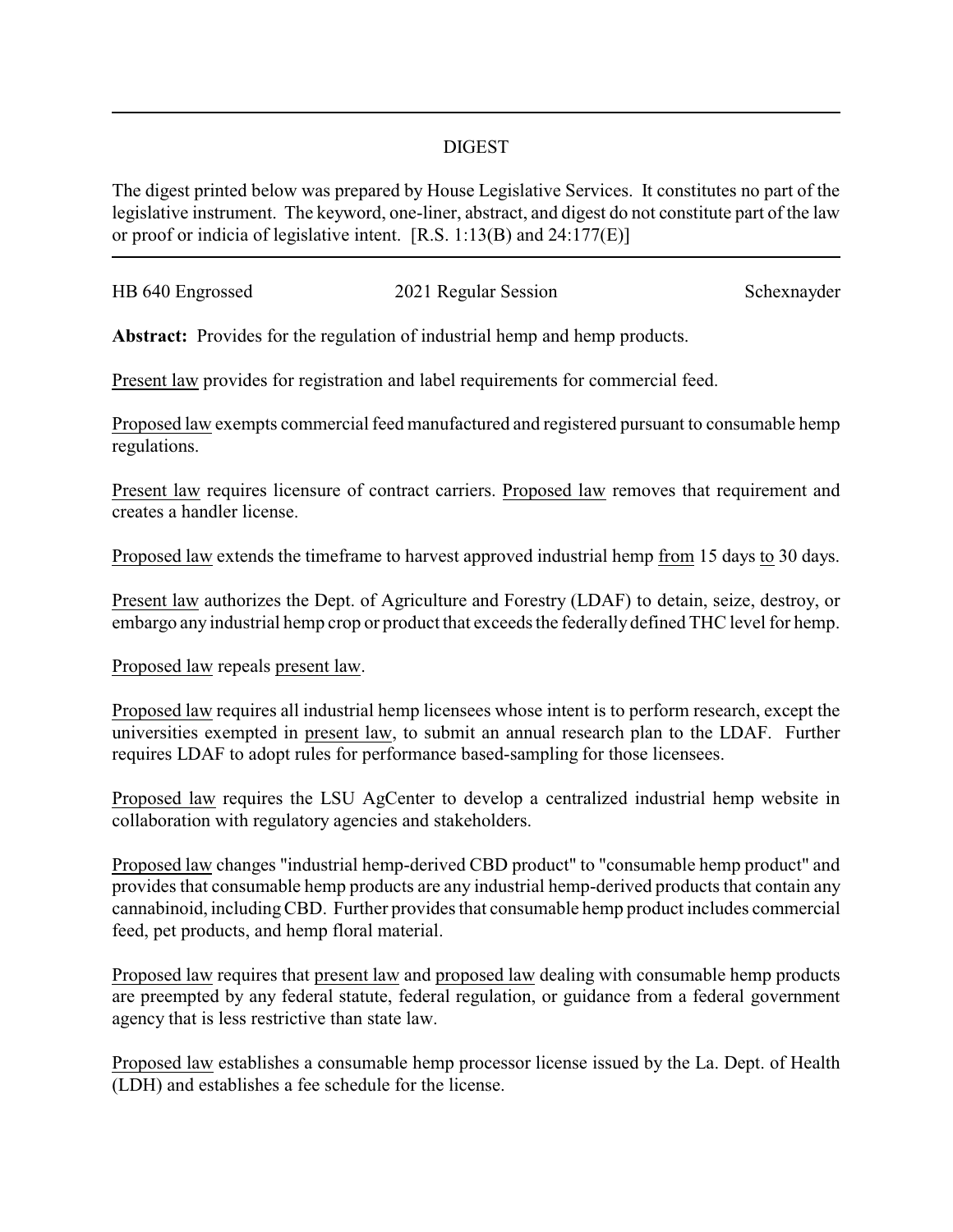Proposed law creates criminal penalties of not less than one year nor more than 20 years imprisonment at hard labor and a fine of not more than \$50,000 for processing consumable hemp products without a license.

Present law prohibits processing or selling any part of hemp for inhalation, except hemp rolling papers.

Proposed law removes the prohibition on processing hemp for inhalation.

Present law prohibits processing or selling any food or beverage containing CBD unless the FDA approves CBD as a food additive. Proposed law removes that prohibition.

Present law prohibits anyCBD products that contain anyactive pharmaceutical ingredient other than cannabidiol. Proposed law exempts products intended for topical application from the prohibition.

Proposed law provides that consumable hemp products cannot contain a total delta-9 THC concentration of more than 0.3% nor a total THC concentration of more than 1% on a weight to weight basis.

Proposed law defines THC as a combination of tetrahydrocannabinol and tetrahydrocannabinolic acid.

Proposed law requires any floral hemp material to be contained in tamper-evident packaging and not be labeled or marketed for inhalation.

Proposed law provides that any facility processing hemp products for human consumption outside of the scope of the definition of consumable hemp product shall be regulated by LDH in accordance with the State Food, Drug, and Cosmetic Law.

Proposed law establishes a wholesaler license for consumable hemp products issued by the office of alcohol and tobacco control (ATC).

Proposed law establishes a wholesaler license fee not to exceed \$500.

Present law imposes civil fines for selling hemp-derived CBD products at retail without a permit.

Proposed law expands the violations that the civil penalties can be imposed. Further provides that each day a violation occurs is a separate offense.

Present law provides for an industrial hemp-derived CBD excise tax.

Proposed law changes the taxable product to consumable hemp products.

(Amends R.S. 3:1402, 1461, 1462, 1464(8), 1465(A),  $(C)(1)$ , and  $(D)(1)$ , 1466(A) and  $(B)(2)$ , 1468,